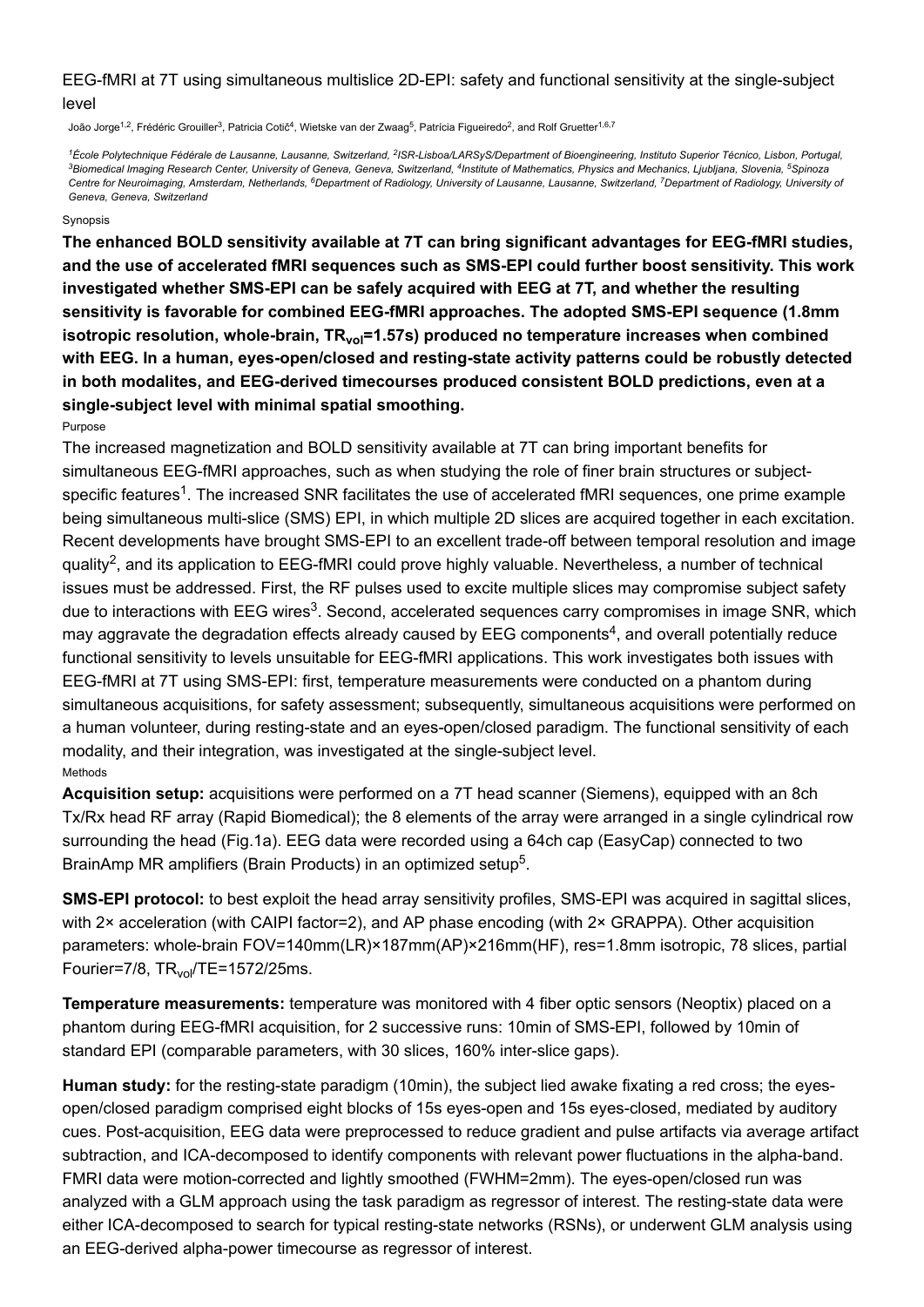### Results

Based on pilot acquisitions, an SMS acceleration factor of 2 introduced no discernible artifacts compared to non-accelerated data; subtle artifacts could be found using a factor of 3, and considerable degradation ensued with higher factors (Fig.1b). A factor of 2 was selected for this study to assure minimal slice cross-talk effects. Temperature measurements during the 20min session showed no safety concerns, with overall increases below 0.6°C in the measured electrodes, and of 5.2°C on the EEG amplifiers (Fig.2). Strong responses to the eyes-open/closed paradigm could be found in both EEG and fMRI data; ICA-decomposed EEG revealed several components with anterior-posterior dipolar topology and strong alpha power increases during eyesclosed periods (Fig.3a); GLM analysis of the fMRI data revealed significant signal changes (|Z|>2.5) for eyesclosed vs. open periods in visual cortical regions (Fig.3b). For the resting-state experiment, ICA decomposition of the fMRI data yielded several well-known RSNs including visual areas, auditory and somatosensory areas, and the default mode network (Fig.4a). From the EEG data, three independent components displayed a pronounced peak in the alpha band (close to 11Hz for this subject) (Fig.4b). Two of these components yielded alpha power timecourses that proved to be meaningful predictors of BOLD fluctuations in visual cortical areas (Fig.4c); moreover, these two visual regions closely matched two of the fMRI RSNs previously identified with ICA (IC15 and IC16 in Fig.4a).

# Conclusion

We present the first report on EEG-fMRI at 7T using SMS-EPI. The adopted sequence raised no safety concerns when combined with EEG recordings. From human data, eyes-open/closed and resting-state activity patterns could be robustly detected in both EEG and fMRI, and EEG-derived timecourses produced consistent predictions in the BOLD data, even at a single-subject level with minimal spatial smoothing (2mm). These results indicate that SMS-EPI may be a highly advantageous choice for fMRI acquisition with concurrent EEG at ultra-high fields.

### Acknowledgements

This work was supported by Centre d'Imagerie BioMédicale (CIBM) of the UNIL, UNIGE, HUG, CHUV, EPFL and the Leenaards and Jeantet Foundations, and by the Portuguese Science Foundation (FCT) through grants PTDC/EEI-ELC/3246/2012 and PEst-OE/EEI/LA0009/2013.

# References

**(1)** Grouiller et al., Proc. ISMRM 2015. **(2)** Setsompop et al., MRM 2012. **(3)** Lemieux et al., MRM 1997. **(4)** Mullinger et al., I.J.Psycho 2008. **(5)** Jorge et al., NeuroImage 2015.

#### Figures



a) The single-channel transmit, 8ch-receive head RF array used in this study. b) The effects of increasing the SMS acceleration factor (sagittal slices) on EPI image quality. A factor of 2 was selected for this study.



Temperature fluctuations on a phantom during a 10min SMS-EPI followed by a 10min standard EPI acquisition. Probes were placed in electrodes FT9, F1 and FC2 (within the gel), and in-between the two EEG amplifiers.